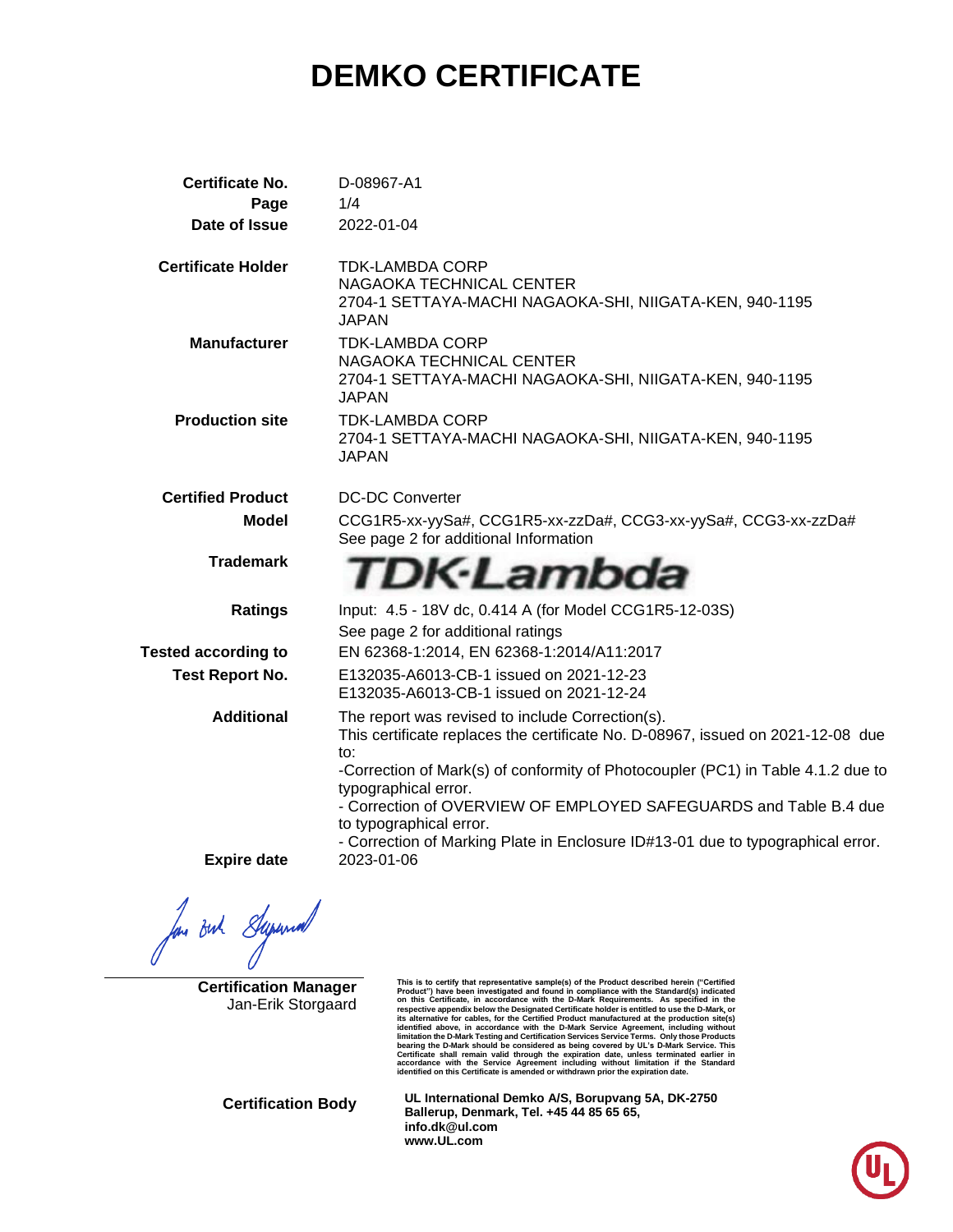## **Appendix DEMKO CERTIFICATE**

**Certificate No.** D-08967-A1 **Page** 2/4

**Date of Issue** 2022-01-04

### **Additional Model(s):**

**Series:** CCG1R5-xx-yySa#, CCG1R5-xx-zzDa#, CCG3-xx-yySa#, CCG3-xx-zzDa#, (where xx: 12, 24, or 48, where yy: 03, 05, 12, or 15, where zz: 12 or 15, where a: F or R, where #: 1 or 2 digit, A to Z or blank)

### **Ratings:**

4.5 - 18V dc, 0.433 A (for Model CCG1R5-12-05S) 4.5 - 18V dc, 0.469 A (for Model CCG1R5-12-12S) 4.5 - 18V dc, 0.445 A (for Model CCG1R5-12-15S) 9 - 36V dc, 0.207 A (for Model CCG1R5-24-03S) 9 - 36V dc, 0.217 A (for Model CCG1R5-24-05S) 9 - 36V dc, 0.214 A (for Model CCG1R5-24-12S) 9 - 36V dc, 0.209 A (for Model CCG1R5-24-15S) 18 - 76V dc, 0.104 A (for Model CCG1R5-48-03S) 18 - 76V dc, 0.110 A (for Model CCG1R5-48-05S and CCG1R5-48-15S) 18 - 76V dc, 0.112 A (for Model CCG1R5-48-12S)

4.5 - 18V dc, 0.793 A (for Model CCG3-12-03S) 4.5 - 18V dc, 0.866 A (for Model CCG3-12-05S and CCG3-12-12S) 4.5 - 18V dc, 0.855 A (for Model CCG3-12-15S) 9 - 36V dc, 0.397 A (for Model CCG3-24-03S) 9 - 36V dc, 0.422 A (for Model CCG3-24-05S and CCG3-24-12S) 9 - 36V dc, 0.412 A (for Model CCG3-24-15S) 18 - 76V dc, 0.199 A (for Model CCG3-48-03S) 18 - 76V dc, 0.214 A (for Model CCG3-48-05S) 18 - 76V dc, 0.209 A (for Model CCG3-48-12S) 18 - 76V dc, 0.211 A (for Model CCG3-48-15S)

4.5 - 18V dc, 0.463 A (for Model CCG1R5-12-12D) 4.5 - 18V dc, 0.445 A (for Model CCG1R5-12-15D) 9 - 36V dc, 0.220 A (for Model CCG1R5-24-12D) 9 - 36V dc, 0.214 A (for Model CCG1R5-24-15D) 18 - 76V dc, 0.115 A (for Model CCG1R5-48-12D and CCG1R5-48-15D)

4.5 - 18V dc, 0.889 A (for Model CCG3-12-12D) 4.5 - 18V dc, 0.855 A (for Model CCG3-12-15D) 9 - 36V dc, 0.439 A (for Model CCG3-24-12D and CCG3-24-15D) 18 - 76V dc, 0.217 A (for Model CCG3-48-12D) 18 - 76V dc, 0.209 A (for Model CCG3-48-15D)

Output: See test report for details.

for building-in, Not classified, IPX0

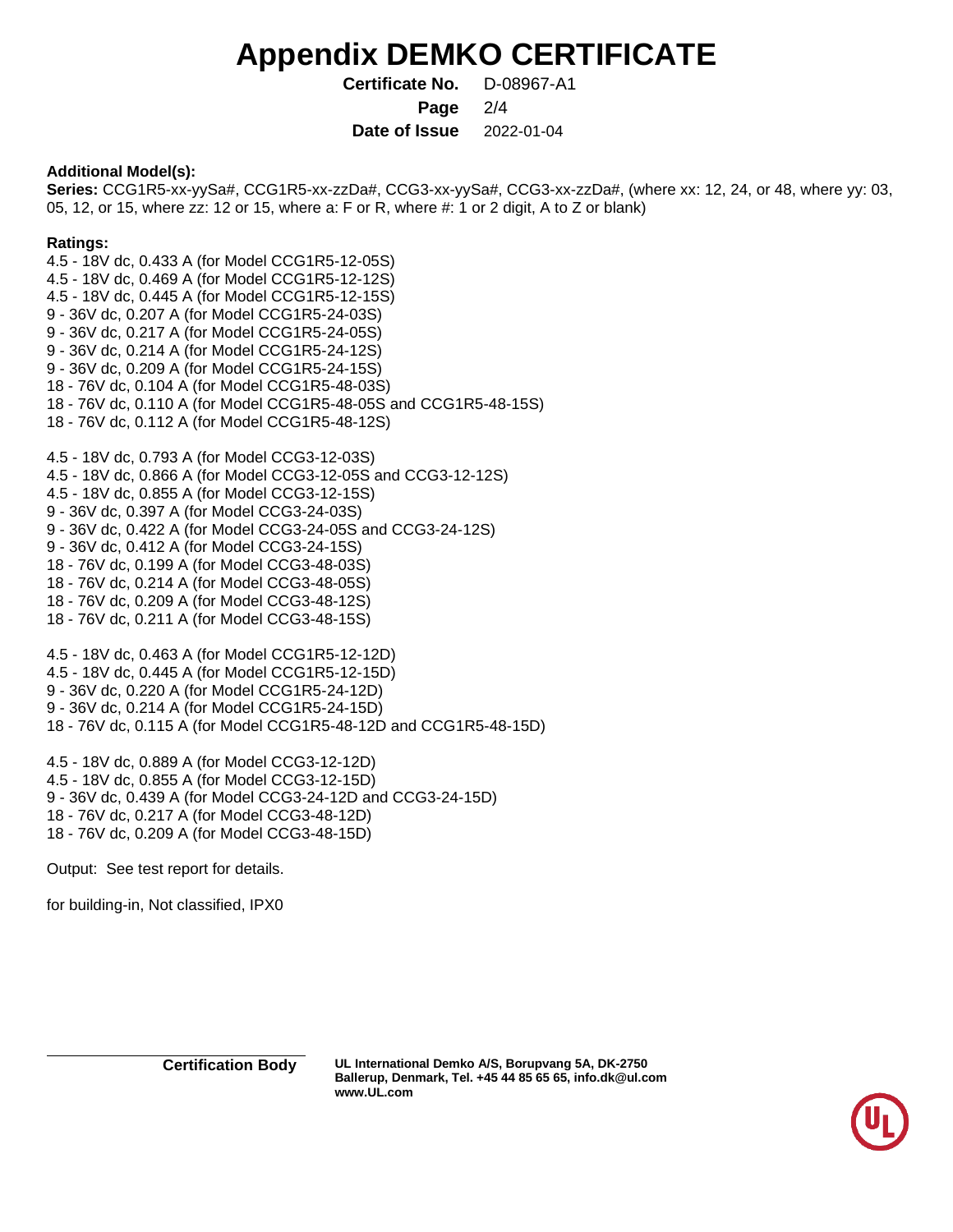## **Appendix DEMKO CERTIFICATE**

**Certificate No.** D-08967-A1

**Page** 3/4

**Date of Issue** 2022-01-04

#### **Certification Mark D-Mark**

The D-Mark, as displayed below, shall appear on certified products only. Except as specified below the Mark shall be legible and no Minimum size is specified.



The size of the Mark may be reduced or enlarged on the condition that it remains readable and that the proportions of width and height are kept. The use of dark text for the D-Mark on light backgrounds and light text on dark backgrounds is permitted.

The D-Mark may appear on a label, nameplate, or may be cast, stamped or molded into the product. When appearing on a label or nameplate, the Manufacturer's name or trademark along with a model number are also required on that same label or nameplate. If cast, stamped or molded, the Certificate Manufacturer's name or trademark and model number shall also appear elsewhere on the product

When putting the product on the EU market, the manufacturer's name, trademark or mark of origin must be affixed in a clearly visible location and position on the product, on the package and in the user manual. It can be affixed by label, be directly imprinted, or cast or molded into the product.

Where the size of the product does not allow the Mark, the manufacturer's name, trademark, mark of origin and model number to be legible, and appearance on a label is not desired, it is allowed to cast, stamp or mold the Mark into the product, in a size which is not visible to the naked eye, provided the legible Mark, the manufacturer's name, trademark or mark of origin and model number appears on the package and in the user manual